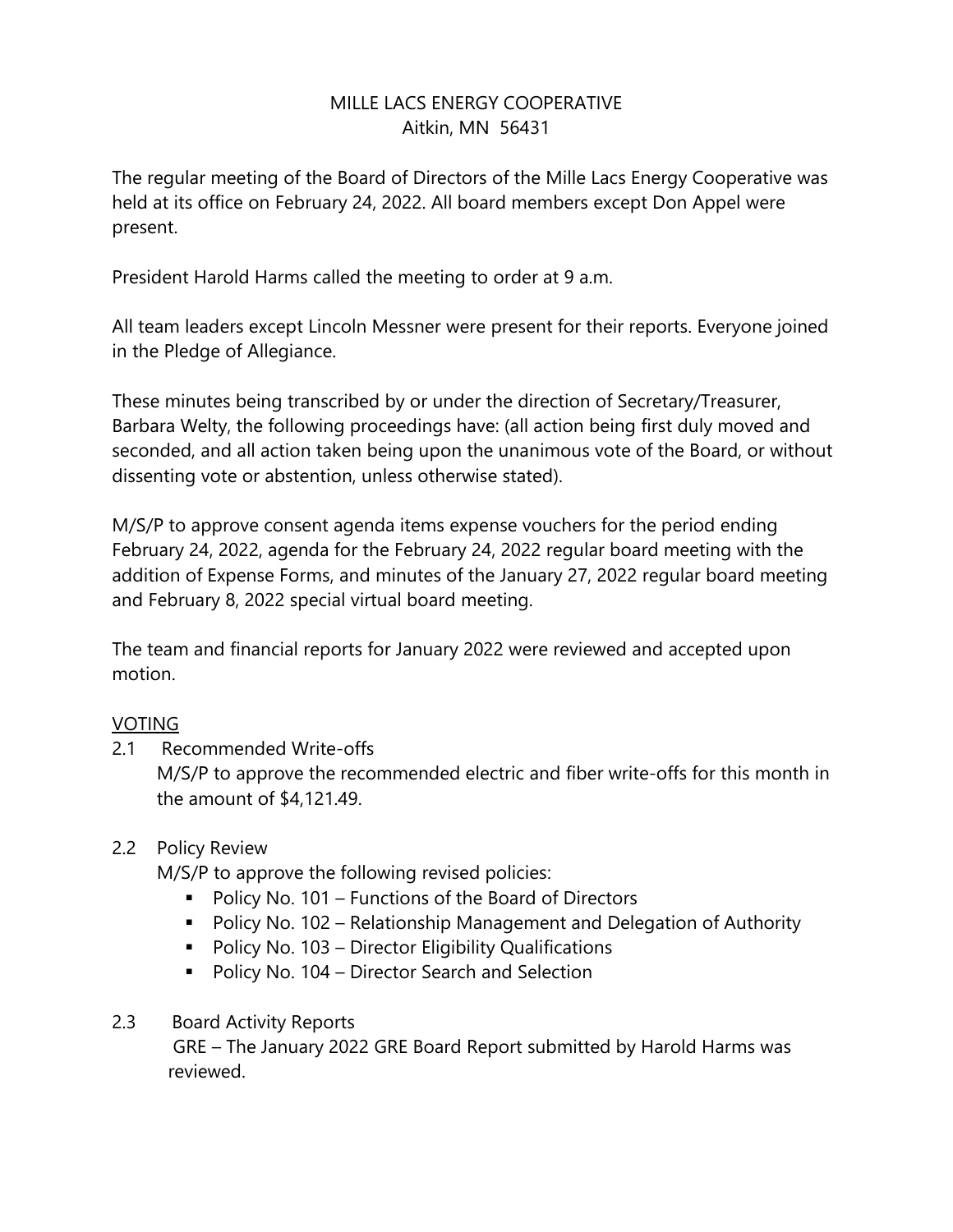MREA – MREA Legislative Bulletins from February 4, 11, and 18, 2022 were reviewed.

 RUS – No report CFC – No report NRECA –No report MAC – No report FEDERATED – No report. NRTC – No report RESCO – No report. NISC – No report. Other: None

M/S/P to accept the activity reports.

# REPORTS

3.1 Safety Control

MREA presented *Accident Investigation* on January 26, 2022. Deanna Soderberg will present *Driver Qualification Files and Health Programs – Lymes Disease, Hypothermia, COVID/H1N1 Awareness, Back Inquiry Presentation* on February 24, 2022.

The next safety training is scheduled March 15<sup>th</sup> with Deanna Soderberg presenting *Lockout/Tagout,* and MREA presenting *Voltage Troubleshooting* on March 17<sup>th</sup>.

The 2022 Safety Meeting Schedule was reviewed. The January 2022 Safety Cross was reviewed.

3.2 Policy 517 Year End Reporting Requirements Sarah Cron provided an annual report on MLEC's performance on service quality provisions as required in Policy No. 517.

# SCHEDULED MEETINGS

- 4.1 2022 McGregor Chamber Annual Meeting, Monday, February 28, 2022 Big Sandy Lake Lodge Attending: Aileen and Jerry DeMenge, Harold and Maxine Harms, Carol and David Pundt
- 4.2 Talon Metal Corp, Tamarack Snoflyers Building Wednesday, March 2, 2022, 5:30 – 7:30 p.m. Attending: Aileen DeMenge
- 4.3 NRECA Annual Meeting, Online March 6 – 9, 2022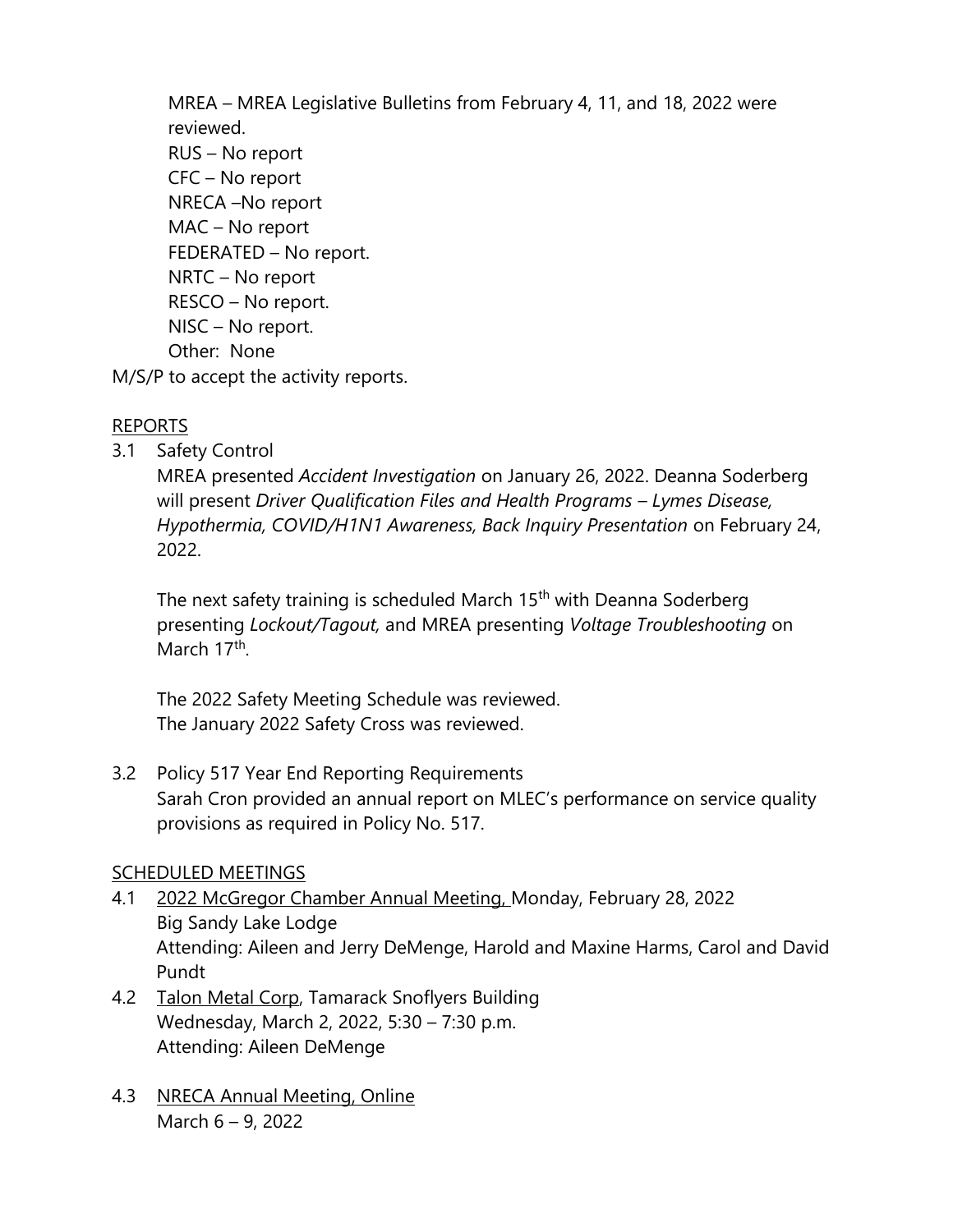Registration is done for Harold Harms to attend online at MLEC office. Attending: Harold Harms, Don Appel, Aileen DeMenge, Carol Pundt, Mike Reem, and Barb Welty.

- 4.4 Riverwood Annual Meeting, March 9, 2022 Recommended Bylaw changes are attached for review.
- 4.5 MREA Annual Meeting, St. Paul RiverCenter, St. Paul, MN, and Livestream March 15 -16, 2022, Tuesday and Wednesday Attending in person: Aileen DeMenge, Harold Harms, Mike Reem, Bruce Robinson, Sarah Cron, Lincoln Messner and Barb Welty as MREA Director. Attending via livestream: Carol Pundt Meeting registration and hotel reservations are made.
- 4.6 CoBank Regional Meeting, JW Marriott Mall of America, Minneapolis March 17 - 18, 2022 Thursday and Friday Attending: Aileen DeMenge, Harold Harms, Bruce Robinson, Barb Welty, Sarah Cron and Lincoln Messner. There will be a Virtual Customer Meeting Option on April 7, Thursday, 10:00 – 2:00.
- 4.7 GRE Annual Meeting, Wednesday, April 6, 2022 Maple Grove and virtual Need to nominate a GRE director and delegate M/S/P to elect Harold Harms to serve as GRE Director. M/S/P to elect Harold Harms as 2022 Voting Delegate and Aileen DeMenge as Voting Alternate.
- 4.8 Other Meeting Information: Three month look ahead @ MLEC Board meeting NON-Reoccurring Agenda Items:
	- March  $24^{\text{th}}$ :
		- o Audit Report by Eide Bailly
		- o Report to the Board on Annual Cogeneration Filings
		- o NRECA Governance Video or Article
	- $\bullet$  April 28<sup>th</sup>:
		- o NRECA Governance Video or Article
	- May  $26^{th}$ :
		- o Election of Officers
		- o Annual Board Duties and Responsibilities Review Henery Brucker
		- o NRECA Governance Video or Article